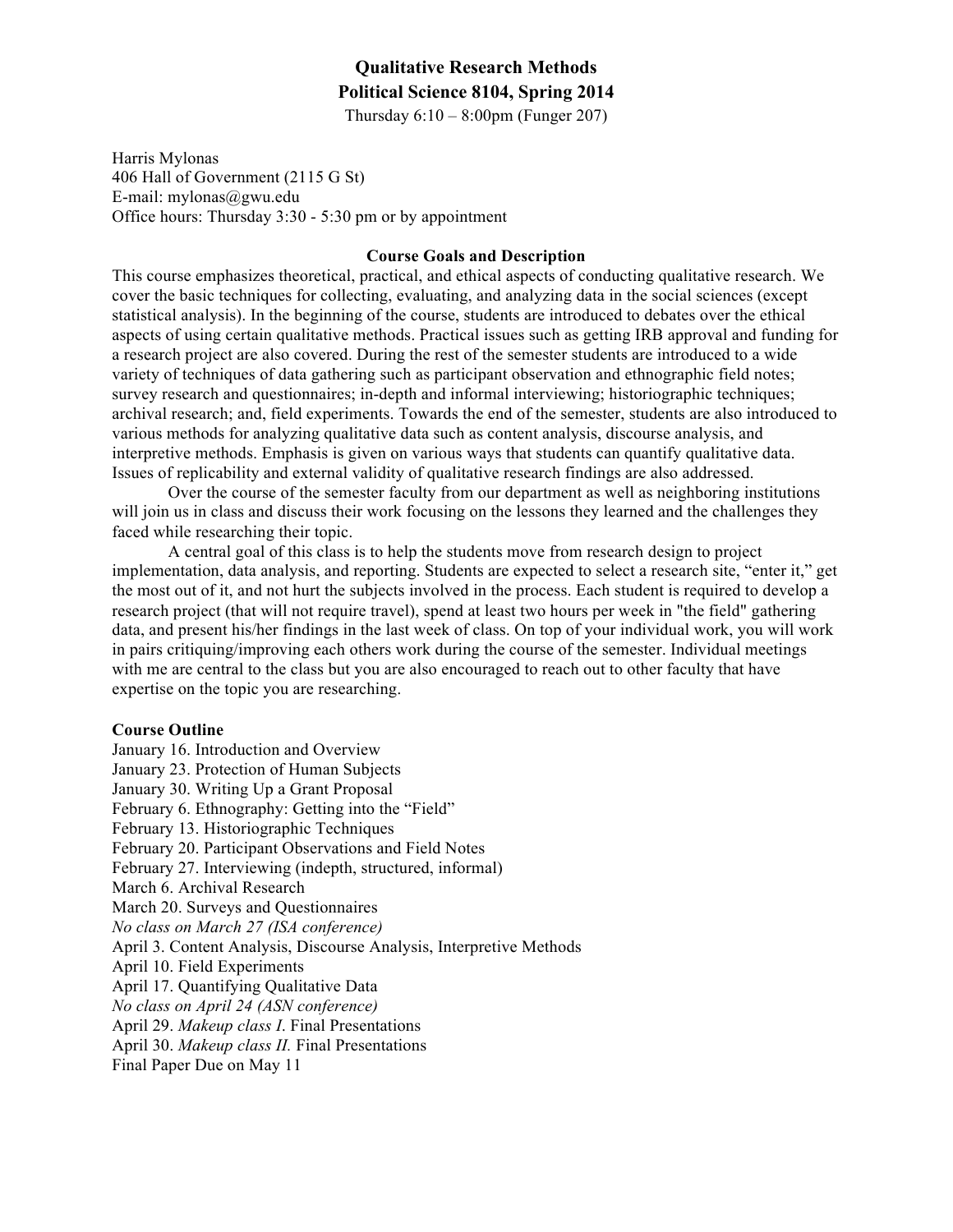## **Texts**

There are 4 books, available for purchase at the GW Bookstore (or online). All books are also on reserve at Gelman Library.

- Gary King, Robert O. Keohane, and Sidney Verba. 1994. *Designing Social Inquiry: Scientific Inference in Qualitative Research*. Princeton.
- Henry E. Brady and David Collier. 2004. *Rethinking Social Inquiry: Diverse Tools, Shared Standards*. Rowman & Littlefield.
- John Lofland, David Snow, Leon Anderson and Lyn Lofland. 2006. *Analyzing Social Settings: A Guide to Qualitative Observation and Analysis.* Belmont, CA: Wadsworth.
- H. Russell Bernard. 2002. *Research Methods in Anthropology. Qualitative and Quantitative approaches,*  3rd edition. Altamira Press.

## **Blackboard:**

This course will use Blackboard for announcements and readings (see "Electronic Reserves"). I strongly encourage you to ensure you have access to Blackboard as soon as possible.

#### **Course Requirements:**

Students will carry out and write up three memos (45%). Students will make occasional presentations to the seminar (15%). At the end of the course, each student will choose between two options for the final paper (40%). Option 1: write a detailed research proposal on a topic for which field research is appropriate. Option 2: write an article draft based on the research carried out.

Memos 1 and 3 involve 3-minute presentations and require a list of specific concerns and questions you want to pose to the class about your work. Finally, a different student will be responsible for a 5 to 10 minute presentation of the reading material each week (involving a 2 page student memo emailed to everyone before class).

#### **Learning Outcomes:**

As a result of completing this course, students will:

1. Become familiar with methodological, practical, and ethical aspects of qualitative research.

2. Alert you to the advantages and disadvantages of different techniques for collecting, interpreting, and analyzing data in the social sciences.

3. Compose a publishable article or a draft of their dissertation prospectus.

4. Move from being consumers to being producers of knowledge.

## **Class Policies**

#### **Attendance**

Please come to class on time. Feel free to bring a cup of coffee/tea or water, but please don't bring food. Cell phones must be turned off. Laptop are not necessary but if you bring them volume must be set to "mute"

| Grading                         |          |
|---------------------------------|----------|
| Three memos                     | (45%)    |
| Class Presentations             | (15%)    |
| Final Paper (due <b>May 11)</b> | $(40\%)$ |

#### **Late Work**

Late assignments will lose one third of a full grade (e.g., from an A to a A-, to  $B$ + etc.) for each day after the deadline. There are only two exceptions to the late-assignment policy: illness or family emergency. If either of these circumstances applies, you must provide *written documentation* (such as a doctor's note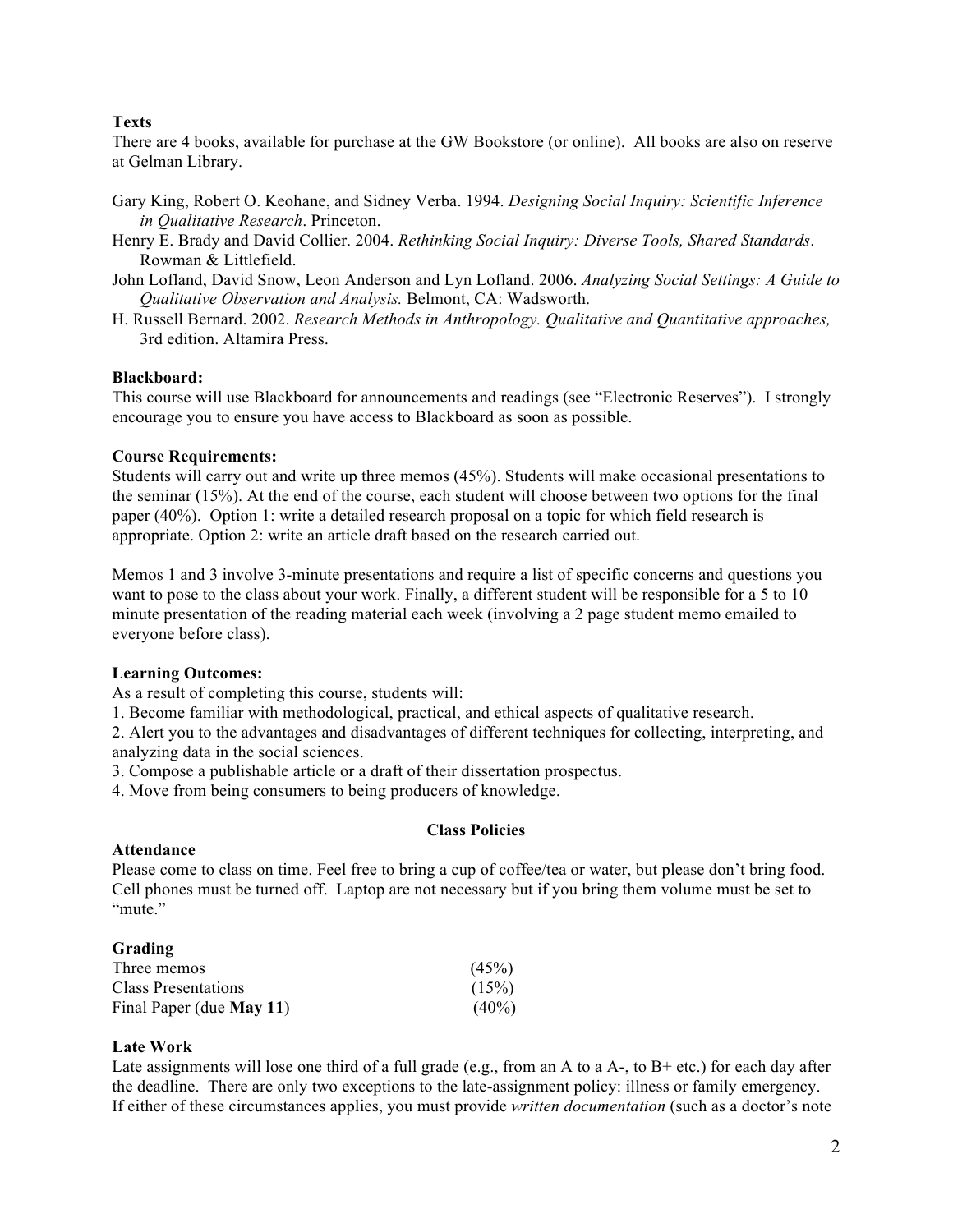if you are ill)*,* **and** you must communicate with me *before the assignment is due* (i.e., emailing me on the morning the assignment is due and saying you are sick is not acceptable for avoiding a penalty). I am willing to accommodate documented requests, but you must communicate with me *before* the assignment is due.

## **Policy on Religious Holidays:**

You should notify me during the first week of the semester of your intention to be absent from class on a day(s) of religious observance. If an assignment falls on a day you will be observing a religious holiday, we will work together to find an alternative time to complete the assignment. Please communicate with me about holidays in advance of the original due date. I do not intend to observe any religious holidays.

## **Academic Integrity**

By taking this course, you are agreeing to abide by the University's Code of Academic Integrity. It states: "Academic dishonesty is defined as cheating of any kind, including misrepresenting one's own work, taking credit for the work of others without crediting them and without appropriate authorization, and the fabrication of information." For the remainder of the code, see: http://www.gwu.edu/~ntegrity/code.html

If you are unsure about any aspect of this policy the Writing Center (http://www.gwu.edu/~gwriter/) can provide assistance on citation or other aspects of writing papers. Claiming ignorance about how or when to cite sources is not an excuse for *academic dishonesty*.

## **Support for Students outside the classroom**

*DISABILITY SUPPORT SERVICES (DSS)*

Any student who may need an accommodation based on the potential impact of a disability should contact the Disability Support Services office at 202-994-8250 in the Marvin Center, Suite 242, to establish eligibility and to coordinate reasonable accommodations. For additional information please refer to: http://gwired.gwu.edu/dss/

## *UNIVERSITY COUNSELING CENTER (UCC) 202-994-5300*

The University Counseling Center (UCC) offers 24/7 assistance and referral to address students' personal, social, career, and study skills problems. Services for students include:

- crisis and emergency mental health consultations

- confidential assessment, counseling services (individual and small group), and referrals http://gwired.gwu.edu/counsel/CounselingServices/AcademicSupportServices

## **Security**

In the case of an emergency, if at all possible, the class should shelter in place. If the building that the class is in is affected, follow the evacuation procedures for the building. After evacuation, seek shelter at a predetermined rendezvous location.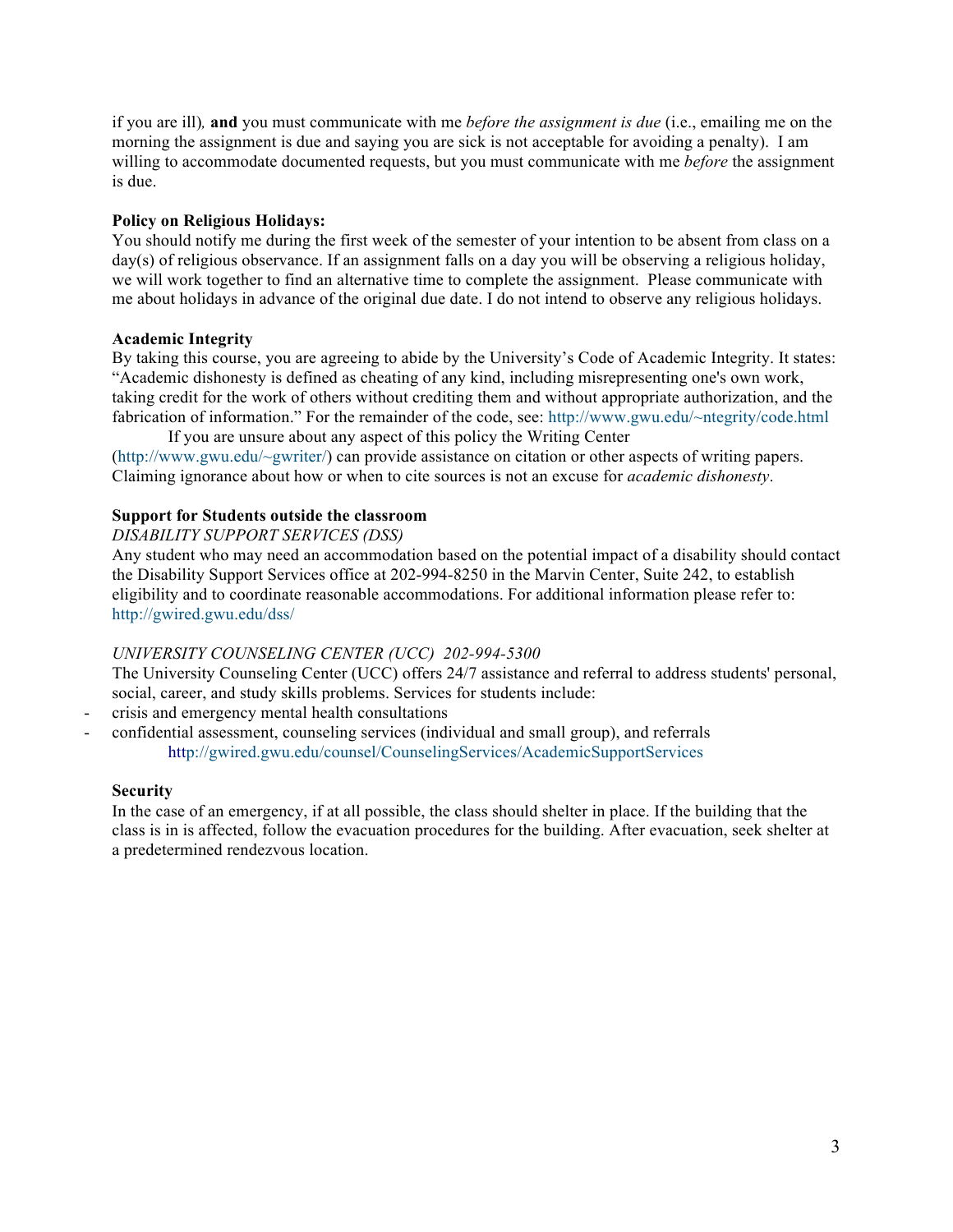#### **Course Schedule**

#### **January 16. Introduction and Overview**

- Gary King, Robert O. Keohane, and Sidney Verba. 1994. *Designing Social Inquiry: Scientific Inference in Qualitative Research*. Princeton University Press.
- Henry E. Brady and David Collier. 2004. Chapters 8, 12 and 13 of *Rethinking Social Inquiry: Diverse Tools, Shared Standards*. Rowman & Littlefield .
- James Mahoney and Gary Goertz. 2006. "A Tale of Two Cultures: Contrasting Quantitative and Qualitative Research," *Political Analysis* 14: 227-49. [electronic reserve]
- Nathaniel Beck. 2006. "Is Causal-Process Observation an Oxymoron?" *Political Analysis* 14: 347-52. [electronic reserve]
- Henry E. Brady, David Collier, and Jason Seawright. 2006. "Toward a Pluralistic Vision of Methodology," *Political Analysis* 14: 353-68. [electronic reserve]
- Charles C. Ragin, Joane Nagel and Patricia White. 2004. "General Guidance for Developing Qualitative Research Projects," *The Workshop on Scientific Foundations of Qualitative Research*, 9-16. NSF. [electronic reserve]
- James Mahoney. 2004. The Distinctive Contributions of Qualitative Data Analysis. *The Workshop on Scientific Foundations of Qualitative Research*. NSF. [electronic reserve]

#### Recommended:

- Robert Adcock and David Collier. 2001. "Measurement Validity: A Shared Standard for Qualitative and Quantitative Research," *APSR* 95(3): 529-46.
- Andrew Bennett and Colin Elman. 2006. Complex Causal Relations and Case Study Methods: The Example of Path Dependence. *Political Analysis* 14: 250-267.
- Jeff Goodwin and Ruth Horowitz. 2002. Introduction: The Methodological Strengths and Dilemmas of Qualitative Sociology. *Qualitative Sociology* 25(1): 33 - 47.
- Michael Burawoy. 1998. The Extended Case Method. *Sociological Theory* 16(1): 4-33. Robert Aunger. 1995. On Ethnography: Storytelling or Science? *Current Anthropology* 36 (1): 97-130.
- David A. Snow, Calvin Morrill, and Leon Anderson. 2003. "Elaborating analytic ethnography. Linking fieldwork and theory," *Ethnography* 42(2): 181-200.

**Assignment:** Meet with advisor to discuss your research project.

#### **Ethics of Research**

#### **January 23. Protection of Human Subjects**

**Guest: Cortni Romaine,** Office of Human Research, GWU https://humanresearch.gwu.edu/faqs

- The National Commission for the Protection Of Human Subjects of Biomedical and Behavioral Research [The Belmont Report]. 1979. *Ethical Principles and Guidelines for the Protection of Human Subjects of Research.* Available at: http://www.hhs.gov/ohrp/humansubjects/guidance/belmont.html
- National Science Foundation. Interpreting the Common Rule for the Protection of Human Subjects for Behavioral and Social Science Research. Available at: www.nsf.gov/bfa/dias/policy/hsfaqs.jsp
- Elisabeth Jean Wood. 2006. The Ethical Challenges of Field Research in Conflict Zones. *Qualitative Sociology.* 29 (3): 307-41. [electronic reserve]
- Yanow, Dvora, and Peregrine Schwartz-Shea. 2008. Reforming Institutional Review Board policy: Issues in implementation and field research. *PS: Political Science and Politics* XLI(3):483-94. Available at: https://journals.cambridge.org/action/displayFulltext?type=1&fid=1905804&jid=PSC&volumeI d=41&issueId=03&aid=1905796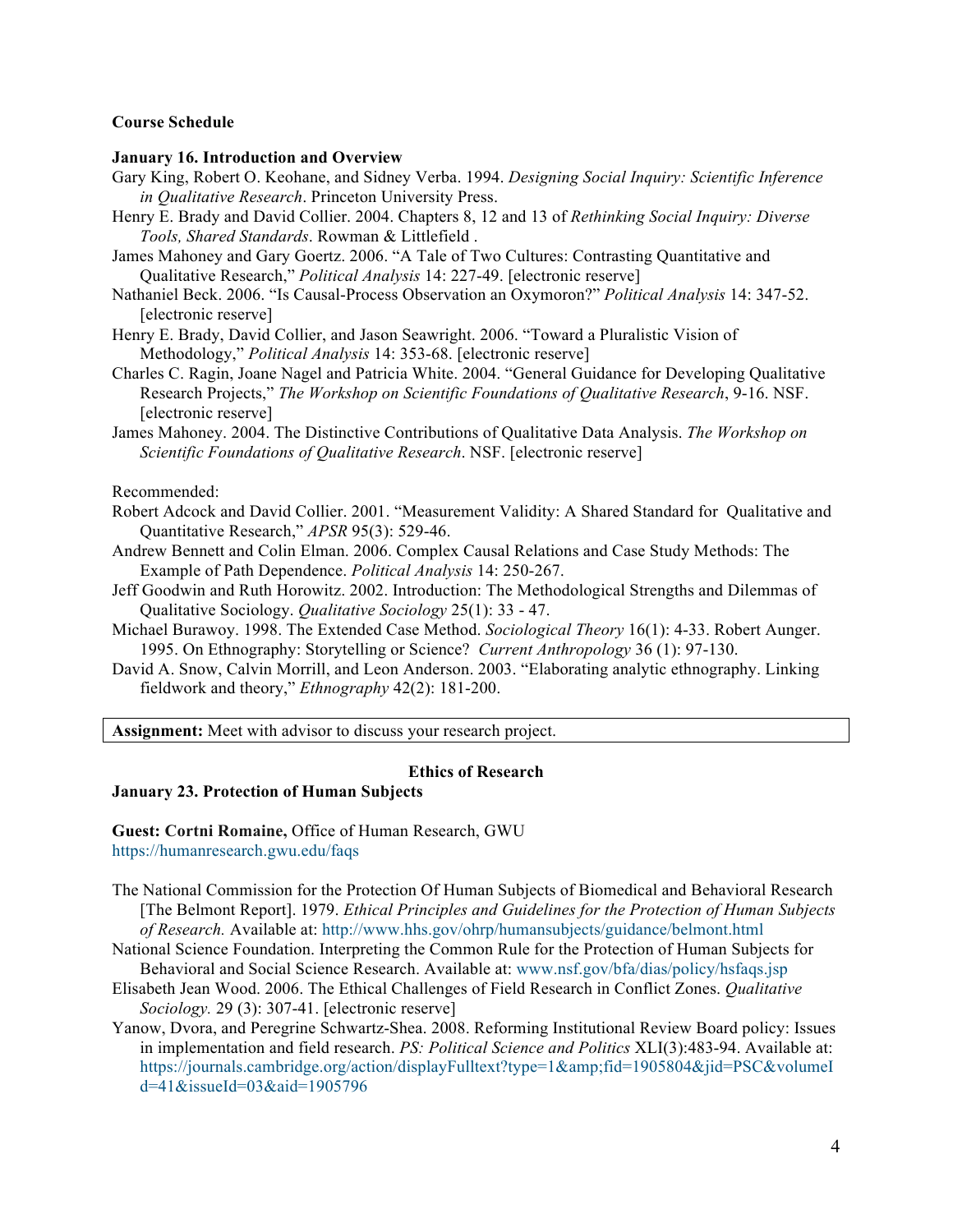- Bosk, Charles I., and Raymond G. de Vries. 2004. Bureaucracies of mass deception: Institutional Review Boards and the ethics of ethnographic research. *Annals of the American Academy of Political and Social Science* 595:249-63. [electronic reserve]
- Relevant website that presents a consent template specifically for qualitative research: http://www.who.int/rpc/research\_ethics/informed\_consent/en/

Recommended:

- Herbert C. Kelman. 1972. The Rights of the Subject in Social Research: An Analysis in terms of Relative Power and Legitimacy. *American Psychologist* 27(11): 989-1016.
- U.S. Health and Human Services. *Institutional Review Board Guidebook*. Available at: www.hhs.gov/ohrp/irb
- Maurice Punch. 1998. Politics and Ethics in Qualitative Research. In Norman K. Denzin and Yvonna S. Lincoln, eds. *The Landscape of Qualitative Research. Theories and Issues.* Sage, pp. 156-184.

Make sure you complete the human subject protection training called COLLABORATIVE INSTITUTIONAL TRAINING INITIATIVE (CITI) by January 30. You can find the link here: http://humanresearch.gwu.edu/collaborative-irb-training-initiative-citi

## **Getting Funding**

## **January 30. Writing Up a Grant Proposal**

- *Adam Przeworski and Frank Salomon. 1998. "The Art of Writing Proposals: Some Candid Suggestions for Applicants to Social Science Research Council Competitions." Social Science Research Council. Available at: http://www.ssrc.org/publications/view/7A9CB4F4-815F-DE11-BD80-001CC477EC70/*
- Michael Watts. 2001. "The Holy Grail: In Pursuit of the Dissertation Proposal." Dissertation Proposal Workshop, Institute of International Studies, University of California, Berkeley. Available at: http://dusk.geo.orst.edu/prosem/PDFs/InPursuitofPhD.pdf
- Rina Agarwala and Emmanuel Teitelbaum**. "**Trends in Funding for Dissertation Field Research: Why do Political Science and Sociology Win So Few Awards?" Manuscript. [electronic reserve] Useful link: http://writingcenter.unc.edu/handouts/grant-proposals-or-give-me-the-money/

**Memo 1**: Initial project description/Draft grant proposal (post by February 6 noon). A description of the research project, including a clear statement of the research question, an initial choice of a field site, a description of relevant ethnographic research to be carried out, and a statement of what the researcher expects to find. Prepare a short presentation (handout or powerpoint).

# **Collecting Data**

## **February 6. Ethnography: Getting into the "Field"**

#### **Guest: Maggie Paxson**

- Maggie Paxson. "What is peace?" *aeon Magazine,* 6 December 2012, available at: http://aeon.co/magazine/living-together/margaret-paxson-peace-conflict/
- Elisabeth Jean Wood. 2007. Field Research. In *The Handbook of Comparative Politics*, edited by Carles Boix and Susan Stokes. Oxford. [electronic reserve]
- John Lofland, David Snow, Leon Anderson and Lyn Lofland. 2006. Introduction and Chapters 1-3 from *Analyzing Social Settings.*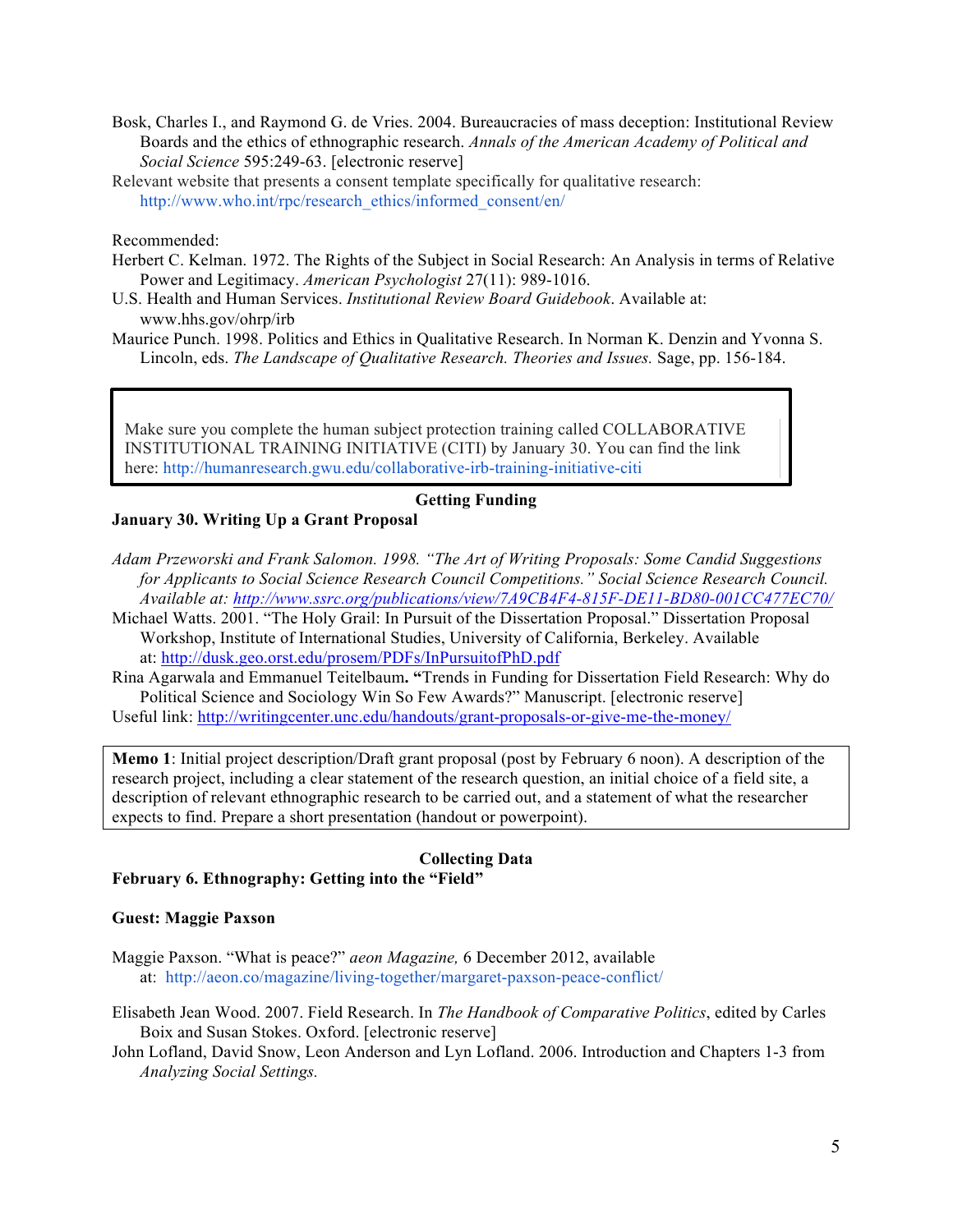Recommended: Christopher B. Barrett and Jeffrey W. Cason.1997. *Overseas Research. A Practical Guide.* Johns Hopkins.

**Memo 2**: draft of IRB proposal (post by February 13 noon).

#### **February 13. Historiographic Techniques**

#### **Guest: Evgeny Finkel**

- Evgeny Finkel, Scott Gehlbach and Tricia D. Olsen. "Does Reform Prevent Rebellion? Evidence from Russia's Emancipation of the Serfs" http://papers.ssrn.com/sol3/papers.cfm?abstract\_id=2271453
- Lisa Blaydes and Eric Chaney, "The Feudal Revolution and Europe's Rise: Political Divergence of the Christian West and the Muslim World before 1500 CE", *American Political Science Review*, 107, 1 (February 2013). http://www.stanford.edu/~blaydes/feudal.pdf
- Jack A. Goldstone and Bert Useem. 1999. "Prison Riots as Microrevolutions: An Extension of State-Centered Theories of Revolution." *American Journal of Sociology*, Vol. 104, No. 4 (January): 985-1029
- James Mahoney, Erin Kimball, and Kendra L. Koivu. 2009. "The Logic of Historical Explanation in the Social Sciences, *Comparative Political Studies*. [electronic reserve]
- Ian Lustick. 1996. "History, Historiography, and Political Science: Multiple Historical Records and the Problem of Selection Bias," *American Political Science Review*, pp. 605-618. [electronic reserve]

#### **February 20. Participant Observations and Field Notes**

- John Lofland, David Snow, Leon Anderson and Lyn Lofland. 2006. Chapter 4 from *Analyzing Social Settings.*
- H. Russell Bernard. 2002. Chapters 13, 14, and 15 of *Research Methods in Anthropology,* 203-39.

Recommended:

Robert M. Emerson, Rachel I. Fretz, Linda L. Shaw. 1995. *Writing Ethnographic Fieldnotes.* University of Chicago. Chapters 1 to 4.

**Memo 3a**: First set of field notes, or interview transcripts, or description of archival material, or survey questionnaires, or field experiment design, or historiographic notes, or interview schedule (post by noon on February 27). Prepare a short presentation (handout or powerpoint).

#### **February 27. Interviewing (indepth, structured, informal)**

#### **Guest: Sharon Wolchik**

- Fujii, Lee Ann. 2010. "Shades of truth and lies: Interpreting testimonies of war and violence," *Journal of Peace Research*, Vol. 47, No. 2: 231-241*.* [electronic reserve]
- John Lofland, David Snow, Leon Anderson and Lyn Lofland. 2006. Chapter 5 from *Analyzing Social Settings.*
- H. Russell Bernard. 2002. Interviewing: Unstructured and Semistructured. Chapter 9 of *Research Methods in Anthropology, 203-39.*
- Symposium: Interview Methods in Political Science. Contributions by Leech, Goldstein, Aberbach and Rockman. *PS: Political Science and Politics* 35(4): 669-676. [electronic reserve]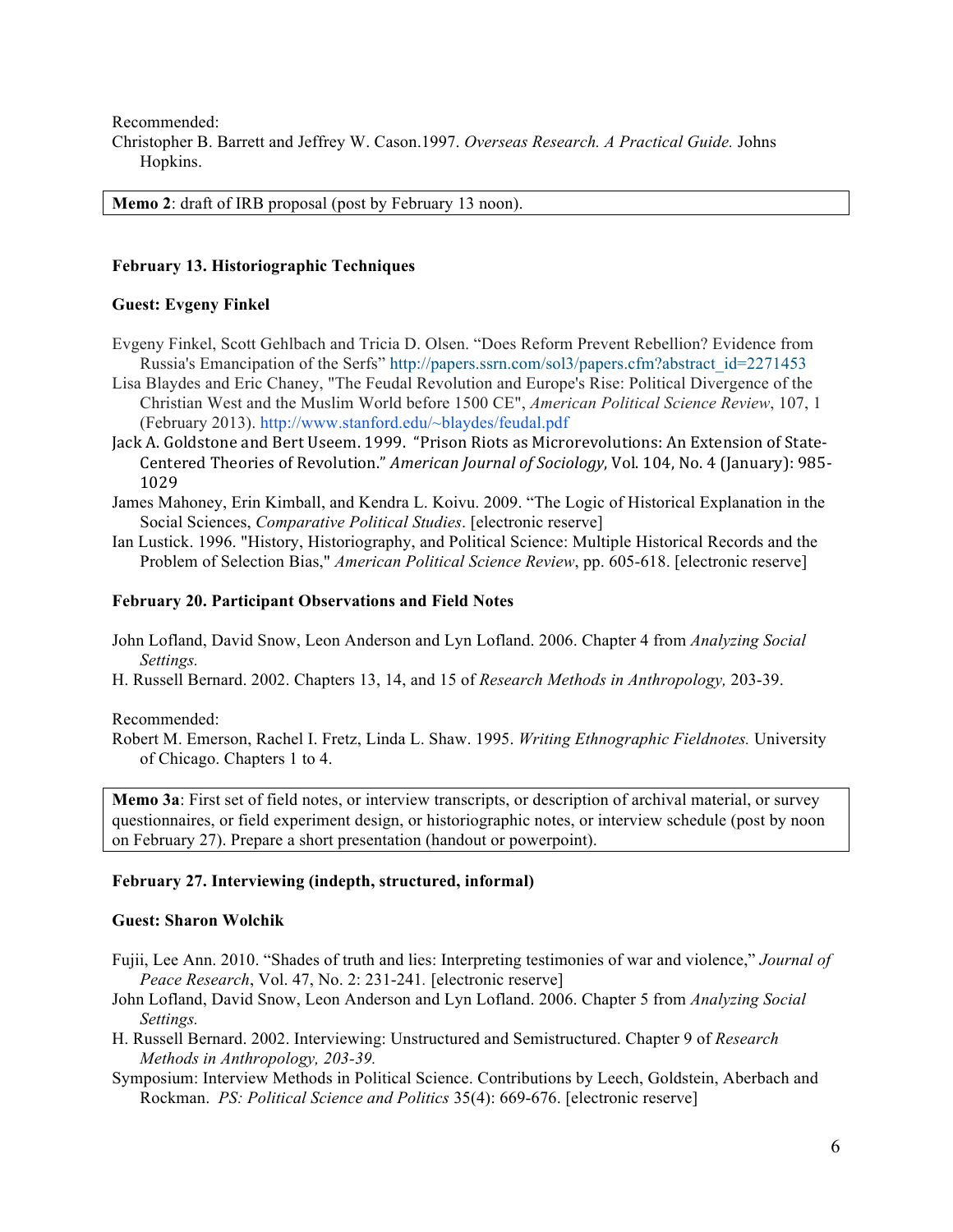Recommended:

- Andrea Fontana and James H Frey. "The Interview. From Structured Questions to Negotiated Text." In Norman K. Denzin and Yvonna S. Lincoln, eds. *The Landscape of Qualitative Research. Theories and Issues,* 61-106. Sage.
- Jaber Gubrium and James Holstein, eds., Handbook of Interview Research (Sage, 2002): Carol Warren, "Qualitative Interviewing," pp. 83-101; John Johnson, "In-Depth Intervewing," pp. 103-119; Patricia Adler and Peter Adler, "The Reluctant Respondent," pp. 515- 535; Teresa Odendahl and Aileen Shaw, "Interviewing Elites," pp. 299-316; Anne Ryen, "Cross-Cultural Interviewing," pp. 335-54.
- Herbert J. Rubin and Irene S. Rubin. 2005. *Qualitative Interviewing. The Art of Hearing Data*, second edition. Sage. Chapters 4-9.

## **March 6. Archival Research**

## **Guest: Eric Grynaviski**

- Fred I. Greenstein and Richard H. Immerman. 1992. "What Did Eisenhower Tell Kennedy about Indochina? The Politics of Misperception," *The Journal of American History,* September, pp. 568-587 [electronic reserve].
- Cameron Thies, "A Pragmatic Guide to Qualitative Historical Analysis in the Study of International Relations," *International Studies Perspectives* 3 (4) (November 2002) pp. 351-72 [electronic reserve]. Hope Harrison, "Inside the SED Archives," CWIHP Bulletin [electronic reserve].

Recommended:

Stephen Devereaux and John Hoddinott, "Issues in Data Collection," in Stephen Devereaux and John Hoddinott, eds., Fieldwork in Developing Countries (Lynne-Reiner, 1993) pp. 25-40.

## **March 20. Surveys and Questionnaires**

#### **Guest: Rachel Stein**

- King, Gary; Christopher J.L. Murray; Joshua A. Salomon; and Ajay Tandon. "Enhancing the Validity and Cross-cultural Comparability of Survey Research," *American Political Science Review*, Vol. 98, No. 1 (February, 2004): 191-207, copy at http://gking.harvard.edu/files/abs/vign-abs.shtml
- Daniel Hopkins and Gary King "Improving Anchoring Vignettes: Designing Surveys to Correct Interpersonal Incomparability", *Public Opinion Quarterly*, forthcoming; copy at http://gking.harvard.edu/files/abs/implement-abs.shtml

Useful link: http://gking.harvard.edu/vign/

Recommended:

Frank Bonilla, "Survey Techniques," in Robert Ward et. Al., *Studying Politics Abroad* (Little, Brown, 1964), pp. 134-52.

## **April 3. Content Analysis, Discourse Analysis, Interpretive Methods**

- John Lofland, David Snow, Leon Anderson and Lyn Lofland. 2006. Chapter 9 of *Analyzing Social Settings.*
- Wendy D. Roth and Jal D. Mehta. 2002. "The Rashomon Effect. Combining Positivist and Interpretivist Approaches in the Analysis of Contested Events," *Sociological Methods and Research* 31(2): 131-73. [electronic reserve]

Symposium: Discourse and Content Analysis. 2004. *Qualitative Methods Newsletter*. APSA. 2(1): 15 -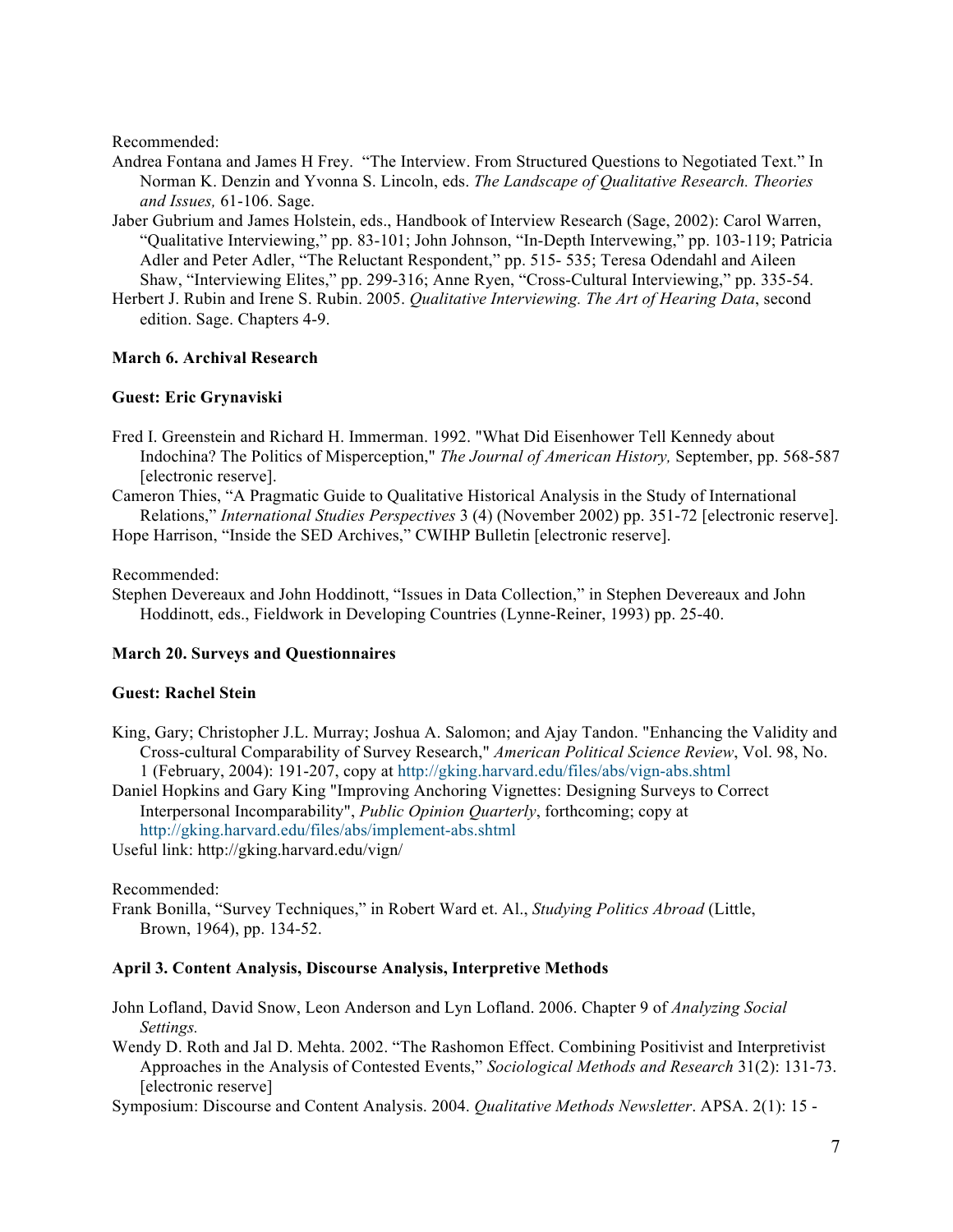39. [electronic reserve]

**Memo 3b**: Field notes, interview transcripts, description of archival material, survey questionnaires, field experiment design, historiographic notes due on April 10. Prepare a short presentation (handout or powerpoint).

## **April 10. Field Experiments**

## **Guest: Eric Kramon**

- Eric Kramon; Joseph Asunka, Sarah Brierley, Miriam Golden, and George Ofosu. "Protecting the Polls: The Effect of Observers on Election Fraud". *Working Paper*
- Paluck, E.L. 2010. The promising integration of field experimentation and qualitative methods. *Annals of the American Academy of Political and Social Science,* 628: 59-71*.*
- Dunning, Thad. 2008. "Improving causal inference: Strengths and limitations of natural experiments," *Political Research Quarterly* 61 (2): 282-293. [electronic reserve]
- Wantchekon, Leonard. 2003. "Clientelism and voting behavior: Evidence from a field experiment in Benin," *World Politics* 55:399–422. [electronic reserve]

**Memo 3c**: Second set of field notes, interview transcripts, description of archival material, survey questionnaires, field experiment design, historiographic notes (post by April 17)

## **Analyzing Qualitative Data**

## **April 17. Quantifying Qualitative Data**

## **Guest: Yon Lupu**

- Coombs, Clyde. 1964. A Theory of Data. John Wiley & Sons, Inc. [electronic reserve]
- Hopkins, D. J. and King, G. 2010. "A Method of Automated Nonparametric Content Analysis for Social Science," *American Journal of Political Science*, 54: 229–247.

http://onlinelibrary.wiley.com/doi/10.1111/j.1540-5907.2009.00428.x/full

- Daniel Dohan and Martín Sánchez-Jankowski. 1998. Using Computers to Analyze Ethnographic Field Data: Theoretical and Practical Consideration. *Annual Review of Sociology* 24: 477-98. [electronic reserve]
- Aderbach and Rockman. 2002. "Conducting and Coding Elite Interviews." PS, pp. 673-676. [electronic reserve]
- David Smilde. 2005. "A Qualitative Comparative Analysis of Conversion to Venezuelan Evangelicalism: How Networks Matter". *American Journal of Sociology* 111(3): 757-96. [Boolean analysis] [electronic reserve]

Recommended:

- Emerson, R. et al. Processing fieldnotes: Coding and memoing. In: *Writing Ethnographic Fieldnotes*, pp. 142-168, 1995.
- Johnson, Allen, and Orna Johnson. "Quality into quantity: On the measurement potential of ethnographic fieldnotes." In: *Fieldnotes: The Making of Anthropology*, pp. 161-186, 1990.
- Gery W. Ryan and H. Russell Bernard. 2003. Data Management and Analysis Methods. In Norman K. Denzin and Yvonna S. Lincoln, eds. *Collecting and Interpreting Qualitative Materials.* 259-309. Sage.